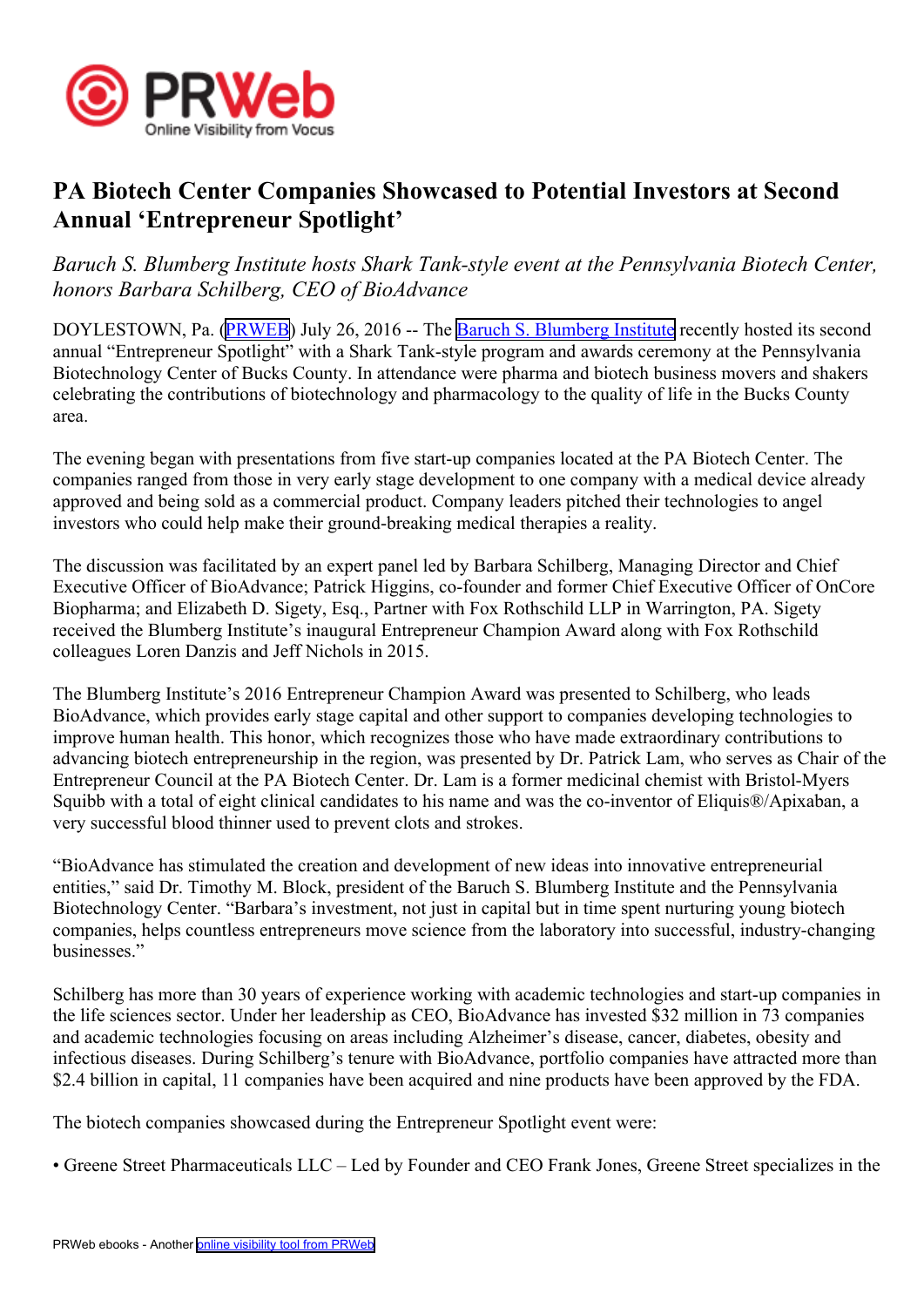

formulation and development of abuse deterrent opioid transdermal delivery systems. They are creating patches that release and regulate controlled substance pain killers.

• Iminovir, LLC – An early stage company led by CEO Michael F. Thomas, Iminovir is working on compounds called "IminovirsTM" that have therapeutic potential for the managemen<sup>t</sup> of influenza viruses that can infect people.

• KannaLife – A bio-pharmaceutical and phyto-medical company led by CEO Dean Petkanas, KannaLife is developing cannabinoids, <sup>a</sup> group of active, non-hallucinogenic compounds found in marijuana, for medical use.

• Makindus – Founder and CEO Manohar Katakam, Ph.D., of Makindus is developing <sup>a</sup> formula to treat juvenile macular degeneration, <sup>a</sup> genetic eye disorder that causes progressive vision loss.

• OrthogenRx – A late-stage product development company led by President and CEO Michael J. Daley, Ph.D., OrthogenRx focuses on the commercialization of generic Class III orthopedic medical devices to provide solutions for osteoarthritis, with <sup>a</sup> product already approved and for commercial sale.

Photo caption: Barbara Schilberg (center), Managing Director and Chief Executive Officer of BioAdvance, received the Baruch S. Blumberg Institute's 2016 Entrepreneur Champion Award at its annual Entrepreneur Spotlight event from Dr. Patrick Lam (left), Chair of the Entrepreneur Council at the Pennsylvania Biotechnology Center and principal with Lam Drug Discovery Consulting, LLC, and Dr. Timothy M. Block (right), president of the Blumberg Institute and the Pennsylvania Biotechnology Center of Bucks County.

About the Baruch S. Blumberg Institute: The Baruch S. Blumberg Institute is an independent, nonprofit research institute established in 2003 by the Hepatitis B Foundation to conduct discovery research and nurture translational biotechnology in an environment conducive to interaction, collaboration and focus. It was renamed in 2013 to honor Baruch S. Blumberg, who won the Nobel Prize for his discovery of the hepatitis B virus and co-founded the Hepatitis B Foundation. To learn more, visit blumberginstitute.org.

About the Pennsylvania Biotechnology Center: The Pennsylvania Biotechnology Center of Bucks County offers state-of-the-art laboratory and office space to nonprofit research companies and biotech companies. Created by <sup>a</sup> partnership between the Hepatitis B Foundation and Delaware Valley College and managed by the Blumberg Institute, the Center was funded in par<sup>t</sup> by the Commonwealth of Pennsylvania. The facility opened in 2006 in <sup>a</sup> formerly abandoned warehouse and has since grown to encompass 110,000 square feet on <sup>a</sup> 10 acre campus. To learn more, visit [www.pabiotechbc.org](http://www.pabiotechbc.org).